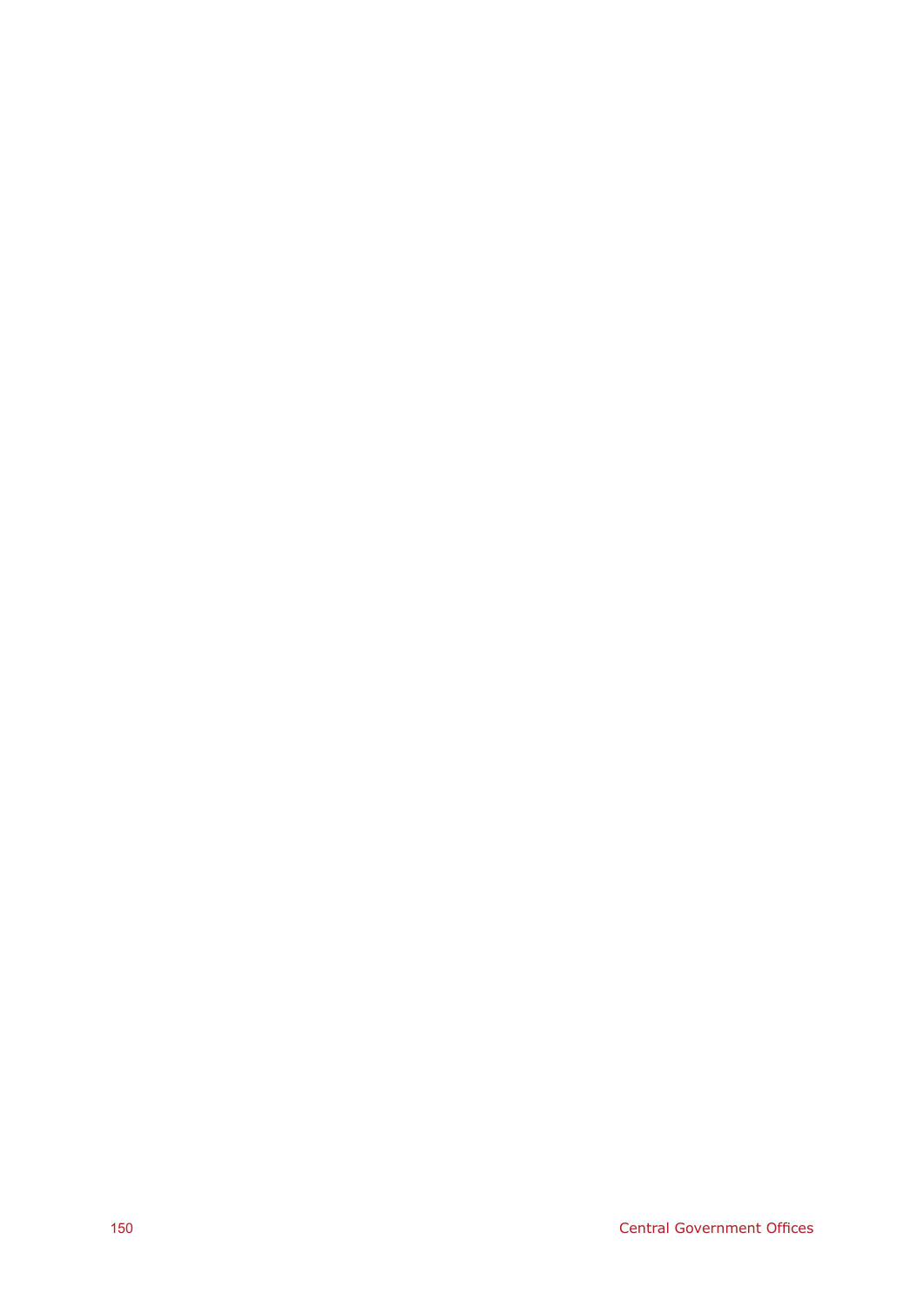# **6 BIBLIOGRAPHY**

## **6.1 Secondary Sources**

#### **Books**

- ◊ Bard, S.M., 1982-83, 'Historical Preservation in Hong Kong' in Architecture, Building, Urban Design and Urban Planning in Hong Kong, Appointments Board, University of Hong Kong
- ◊ Binks, Hilary, 2002, Hong Kong on High: Aerial Adventure, Pacific Century Publications, Hong Kong
- ◊ Bristow, Roger, 1984, Land-Use Planning in Hong Kong: History, Policies and Procedures, Oxford University Press, Oxford
- ◊ Cameron, Nigel, 1991, An Illustrated History of Hong Kong, Oxford University Press, Oxford
- ◊ Lampugnani, Vittorio, 1993, The Aesthetics of Density, Prestel-Verlog, Munich and New York
- ◊ Lim, Bill, 1988, Control of the External Environment of Buildings, NUS Press
- ◊ Moss, Peter, 2005, Building Hong Kong, FormAsia Books Ltd., Hong Kong
- ◊ Oxley, Col. D.H., 1979, Victoria Barracks 1842-1979, Headquarters British Forces Hong Kong
- ◊ Rollo, Denis, 1991, The Guns & Gunners of Hong Kong
- ◊ Roth, Leland M., 2007, Understanding Architecture: Its Elements, History and Meaning, Westview Press, Boulder, Colorado
- ◊ Shuyong, Liu, 1997, An Outline History of Hong Kong, Foreign Languages Press, Beijing
- ◊ Thomson, John, 1873-74, Illustrations of China and its People, London
- ◊ Walker, Prof. Antony and Rowlinson, Dr. Stephen M, 1990, The Building of Hong Kong: Constructing Hong Kong Though the Ages, Hong Kong University Press, Hong Kong
- ◊ Welsh, Frank, 1997, A History of Hong Kong, Harper Collins Publishers, London
- ◊ Wilson, Brian, 2000, Hong Kong Then, The Pentland Press Ltd., Durham
- ◊ Wiltshire, Trea, 1997, Old Hong Kong, Vols. I-III, FormAsia Books Ltd., Hong Kong
- ◊ Yau, Rosa, 1999, City of Victoria: a selection of the museum's historical photographs, Urban Council of Hong Kong, Hong Kong
- ◊ Hong Kong- City of Vision, 1996, Hinge Marketing Ltd., Hong Kong
- ◊ Hong Kong Tour, 1992, Hong Kong Institute of Architects, Hong Kong
- ◊ The City Hall, 1992, Urban Council, Hong Kong

## **Articles**

- ◊ 'Plaque Unveiled', 10th Jan 1957, *South China Morning Post*
- ◊ 'Government House and City Development Fund Winding Up Bill', 2nd Feb 1939, *Hong Kong Legislative Council*
- ◊ Fellman, Joshua, 18/09/1995, *'Unlikely' project closer with Hilton approval*, The Standard, accessed from http://www.thestandard.com.hk/news\_detail.asp?pp\_cat=&art\_id=19901&sid=&con\_ type=1&d\_str=19950918&sear\_year=1995, on 20/03/09

## **Websites**

- ◊ Liang, Chi-Sen, 1968, *Urban Land-Use in Hong Kong and Kowloon: Part 2: The Central Business District: Its Structure and Development Trend*, http://sunzi1.lib.hku.hk/hkjo/view/7/700133. pdf, accessed 26/02/09
- ◊ Thomson, John, 1873-73, *Illustrations of China and its People,* http://irc.aa.tufs.ac.jp/thomson/ vol\_1/mother/102.html, accessed 26/02/09
- *◊ Antiquities and Monuments Office*, Leisure and Cultural Services Department, HKSAR Government, www.amo.gov.hk, accessed 26/02/09
- *◊ Bank of China Tower,* A View on Cities, http://www.aviewoncities.com/hongkong/bankofchinatower. htm, accessed 24/03/09
- *◊ Catty,* The Free Dictionary, http://www.thefreedictionary.com/cattie, accessed 24/03/09
- *◊ Chater Collection on show at Museum of Art,* 23rd March 2007, Leisure and Cultural Services Department, http://www.lcsd.gov.hk/en/ppr\_release\_det.php?pd=20070323&ps=03, accessed 24/03/09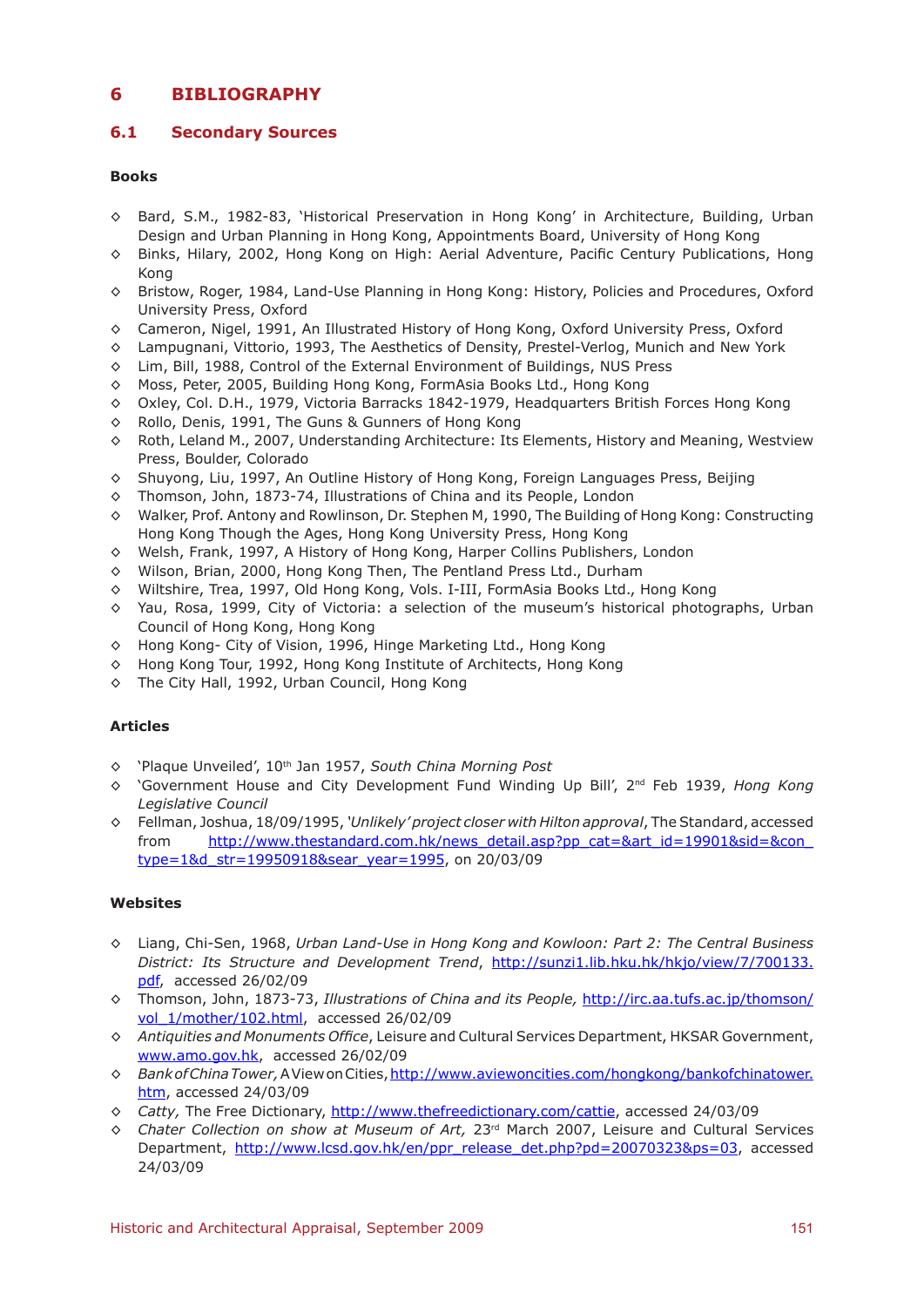- *◊ Conserve and Revitalise Hong Kong Heritage*, Development Bureau, HKSAR Government, www. heritiage.gov.hk, accessed 26/02/09
- *◊ Defending the North House,* Government Information Services, http://www.info.gov.hk/ isd/40th/7.html, accessed 20/03/09
- ◊ Government House, Chief Executive, HKSAR Government, http://www.ceo.gov.hk/gh/eng/, accessed 26/02/09
- ◊ HKUL Digital Initiatives, Hong Kong University Library, http://www.lib.hku.hk/database/, accessed 26/02/09
- ◊ History of Hong Kong, Windows on Asia, http://asia.msu.edu/eastasia/HongKong/history.html, accessed 24/03/09
- ◊ History of the Legislature, Legislative Council of Hong Kong, http://www.legco.gov.hk/general/ english/intro/hist\_lc.htm, accessed 24/03/09
- ◊ Hong Kong City Hall, Leisure and Cultural Services Department, http://www.lcsd.gov.hk/CE/ CulturalService/CityHall/en/index.php, accessed 20/03/09
- ◊ Hong Kong during the 1960s, BBC, http://news.bbc.co.uk/1/hi/world/asia-pacific/6692471.stm, accessed 23/03/09
- ◊ Japanese Occupation of Hong Kong, Wikipedia, http://en.wikipedia.org/wiki/Japanese\_ occupation\_of\_Hong\_Kong, accessed on 24/03/09
- ◊ Most-favored-nation clause, Encyclopedia.com, http://www.encyclopedia.com/topic/mostfavored-nation\_clause.aspx#1E1-mostfavo, accessed 24/03/09
- ◊ Multimedia Information System, Hong Kong Public Libraries, Leisure and Cultural Services Department HKSAR Government, http://hkclweb.hkpl.gov.hk/hkclr2/internet/eng/html/frmbas\_srch.html, accessed 26/02/09
- ◊ Pottinger Street and its Tunnel, 01/02/2007, Batgung, http://www.batgung.com/Pottinger-Street-Hong-Kong, accessed 24/03/09
- ◊ Public Records Office, Government Records Service, HKSAR Government, http://www.grs.gov. hk/ws/english/org\_pro.htm, accessed 26/02/09
- ◊ Register of Old and Valuable Trees, Leisure and Cultural Services Department, HKSAR Government, http://www.gov.hk/en/residents/environment/conservation/regoldvaluetree.htm, accessed 26/02/09
- ◊ Statutory Planning Portal, Town Planning Board, HKSAR Government, http://www.ozp.tpb.gov. hk/default.aspx, accessed 26/02/09
- ◊ St. John's Cathedral, http://www.stjohnscathedral.org.hk/home.html, accessed 26/02/09
- ◊ Tamar…, Save Our Shorelines, http://www.saveourshorelines.bizland.com/project04.html, accessed 26/02/09
- ◊ Tamar Development Project, GovHK, http://www.admwing.gov.hk/tamar/eng/background.htm, accessed 24/03/09
- ◊ The Antiquities and Monuments Ordinance, Bilingual Laws Information System, www.legislation. gov.hk/eng/home.htm, accessed 26/02/09
- ◊ The Post War Years, Hong Kong 2004, http://www.yearbook.gov.hk/2004/en/21\_07.htm, accessed on 24/03/09
- ◊ Victoria Peak, Encyclopaedia Britannica, http://www.britannica.com/EBchecked/topic/627763/ Victoria-Peak, accessed 24/03/09

# **6.2 Primary Sources**

#### **National Archives, Kew**

- ◊ MFQ 1/11 (extracted from CO 129/454/2), *Area between Queen's Road Central and Upper Albert Road Tentative Scheme for development: Plan showing roads and buildings. Endorsed: Public Works Department Hong Kong*, 1933
- ◊ MFQ 1/940, *Hong Kong surveyed by Captain Sir Edward Belcher in HMS Sulpher,* 1841
- ◊ MFQ 1/1050, *Map of part of City of Victoria, Hong Kong*, 1861
- ◊ WO 78/118, *The Ordnance Map of Hong Kong,* 1845-75
- ◊ WO78/456, *Plan of Victoria, Hong Kong, copied from the surveyor General's Dept.*, 1845-46
- ◊ FO 705/82, *Plan of Hong Kong, Victoria District, including the Barracks and Government Buildings,*  1840-45
- ◊ MFQ 1/445/3, *Hong Kong: Victoria, Plan of land between Queen's Road and the sea front,* 1851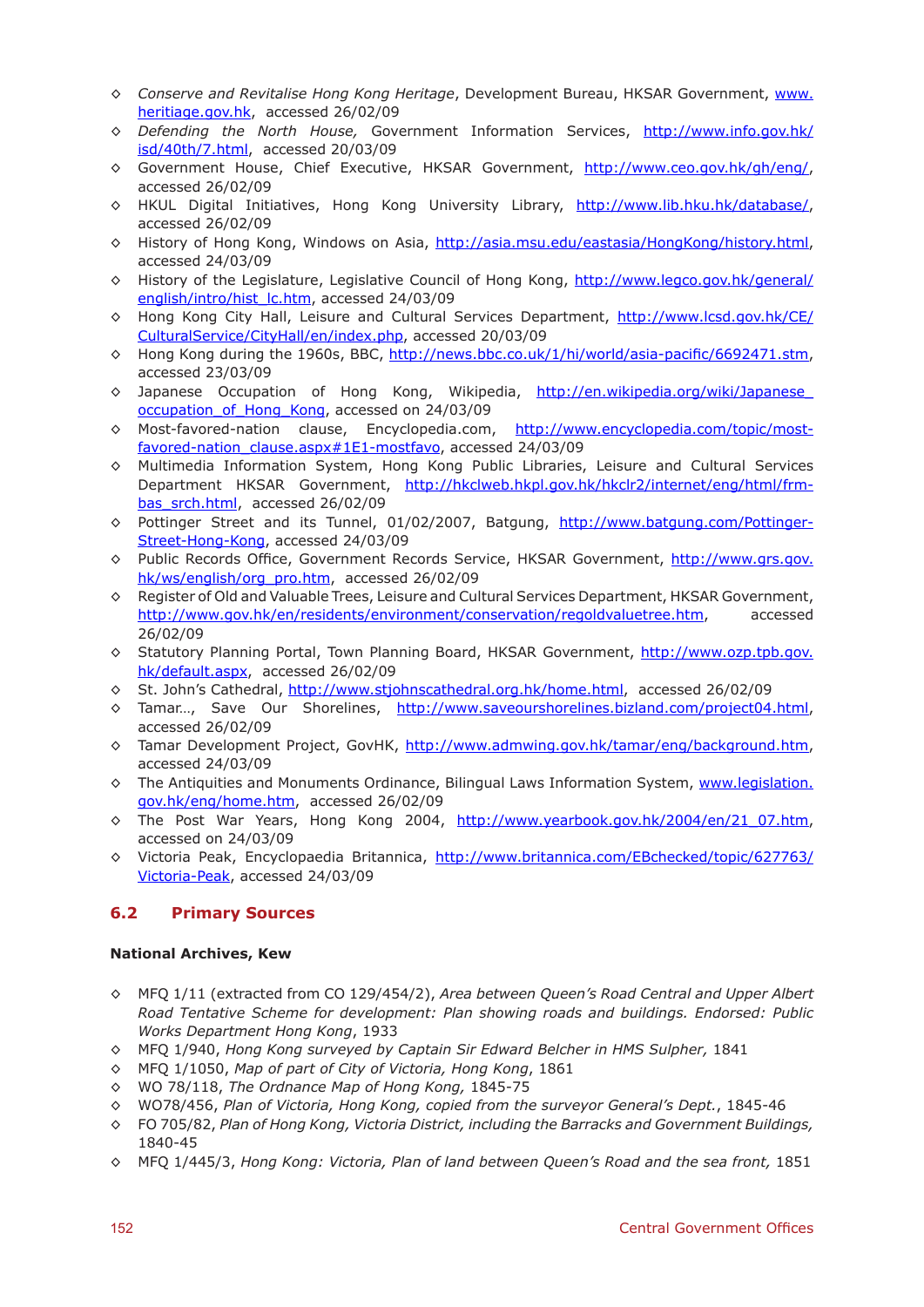- ◊ MPG 1/157 (extracted from CO 1/29/2(No.412)), Hong Kong: Victoria. Plan and view of proposed building for Government Offices, Courts of Law, etc., 1843
- ◊ WORK 55/3, Office of Works and successors: Public Buildings, Overseas: photographs (32 volumes), Ministry of Works, 1943-62
- ◊ MR 1/788, *Plan of an area adjacent to Queen's Road, Victoria,* 1902

#### **Plans Provided by the AMO**

- *◊ Plan of Military Cantonment, Victoria Hong Kong,*1880
- *◊ Plan 8th City Victoria, HK,* 1889
- *◊ Map of Victoria,* 1887
- *◊ Plan of Victoria, Hong Kong*, 1867
- *◊ Hong Kong, Cantonment of Victoria,* 1880
- *◊ New Secretariat and Central Government Offices: Site Plan Showing Tunnels*, 1955(?)
- *◊ Public Works Department: Hong Kong*, 1904

#### **Hong Kong PRO**

- ◊ HKRS 156-1-1803, *Central Government Office at Lower Albert Road- Construction of…*, 09/10/1946-31/08/1962
- ◊ HKRS 156-1-1804, *Central Government Offices- First Portion (East Wing) 1. Construction of- 2. Temporary Accommodation for the Secretariat and Legal Department in the-…*, 11/06/1953- 24/06/1963
- ◊ HKRS 156-1-1806-1, *Central Government Offices Additions, Alterations and Repairs to-…*, 24/12/1953-24/06/1963
- ◊ HKRS 156-1-1806-2, *Central Government Offices (P.W.D Wing) Additions, Alterations and Repairs to-…*, 13/06/1963-17/01/1969
- ◊ HKRS 156-1-2428, *Central Government Offices- Suggestions For Minor Improvements to the External Appearance of the-…*, 01/12/1956-27/04/1957
- ◊ HKRS 156-1-2420, *Central Government Offices of Lower Albert Road –Short Questionnaires of Office Accommodation Required for Departments in the-…*, 05/07/1950-17/01/1966
- ◊ HKRS 156-1-2426, *Central Government Offices- Up-Keep of-…*, 01/12/1956-27/04/1957
- ◊ HKRS 156-1-6588, *Central Government Offices- 1. Provision of a Dental Clinic in the West Wing of- 2. Conversion of the Existing Canteen in the East Wing into Office for the Architectural Office*, 20/01/1959-03/06/1968
- ◊ HKRS 365-1-100-4, *Public Enquiry Service [General View of the Main Pubic Enquiry Services Counter at the West Wing of Central Government Offices, 1963]*, 1963
- ◊ HKRS 365-1-190-3, *Stop Me and Ask One- Public Service- [An Office of the Public Enquiry Services at Central Government Offices, West Wing, 1966]*, 1966
- ◊ HKRS 365-1-190-4, *Stop Me and Ask One- Public Service- [An Office of the Public Enquiry Services at Central Government Offices, West Wing, 1966]*, 1966
- ◊ HKRS 365-1-190-5, *Stop Me and Ask One- Public Service- [An Office of the Public Enquiry Services at Central Government Offices, West Wing, 1966]*, 1966
- ◊ PRO-REF-098-01 (Encl.10: First Central Government Offices), *Hong Kong Public Records Office Buildings- Government*

#### **Hong Kong University Library**

*◊ Hong Kong Director of Public Works, Annual Reports*, Public Works Department, Volumes from 1948 to 1965

#### **Lands Department**

- ◊ 6067 81A/128 8 May 1949, *Aerial Photo enlargement*
- ◊ 7468 02 Feb 19632700, *Aerial Photo enlargement*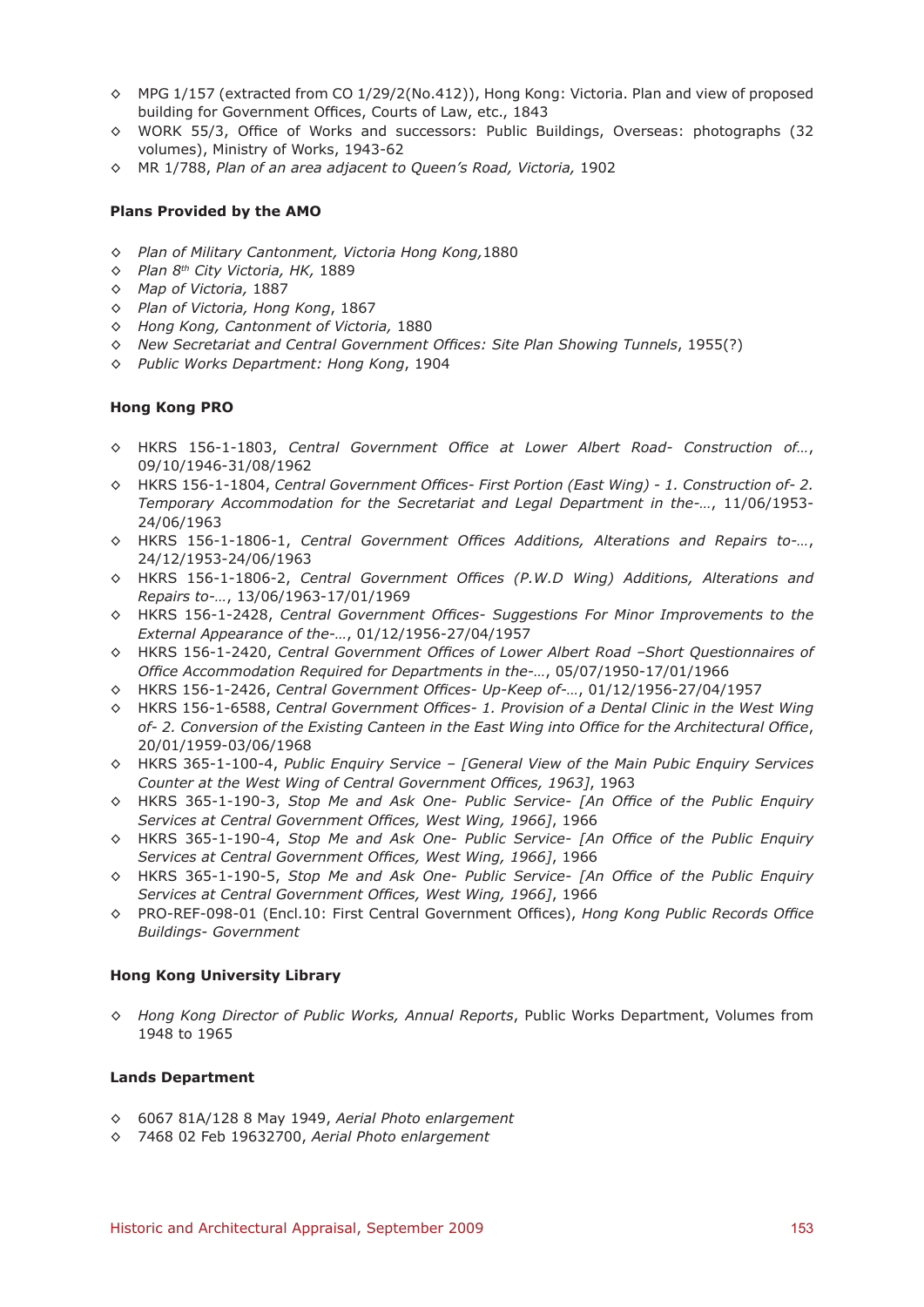#### **Government Information Services Department**

- ◊ 1653/49, *panorama from Government House*
- ◊ 1653/53, *Panorama from Government House*
- ◊ 1845/20, *Aerials of Hong Kong*
- ◊ 2038/3, *View from the Peak*
- ◊ 2613/11, *General View of Victoria*
- ◊ 2644/2, *Lower Albert Road*
- ◊ 585/57, *Government Offices, 1869*
- ◊ 585/122, *Government Office showing main entrance, 1930*
- ◊ 585/121, *Legislative Council Chamber, interior looking towards dais, 1957*
- ◊ 585/118, *Main Wing, CGO completed 1956, Legislative Council Chamber (left), 1957*

#### **Hong Kong Museum of History**

- ◊ P1964.0340, *Council Chamber, CGO*
- ◊ P1964.0342, *CGO, Main Wing*
- ◊ P1998.1199, *Hong Kong Island and Harbour*
- ◊ PC1997.0165, *Harbour, Colour postcard*

#### **Architectural Services Department**

- ◊ 44865
- ◊ 23700
- ◊ 23659
- ◊ 23701
- ◊ 24194
- ◊ 24212
- ◊ 24213
- ◊ 24214
- ◊ 24215
- ◊ 24217
- ◊ 24124
- ◊ 24125 ◊ 24126
- ◊ 24127
- ◊ 2413/99
- ◊ 24183
- ◊ 24184
- ◊ 24187
- ◊ 24193
- ◊ 24195
- ◊ 24196
- ◊ 24199
- ◊ 24201
- ◊ 24203
- ◊ 24205
- ◊ 24207 ◊ 24209
- ◊ 24211
- ◊ 24461
- ◊ 23954
- ◊ 23955
- ◊ 23956
- ◊ 23563
- ◊ 23661
- ◊ 23564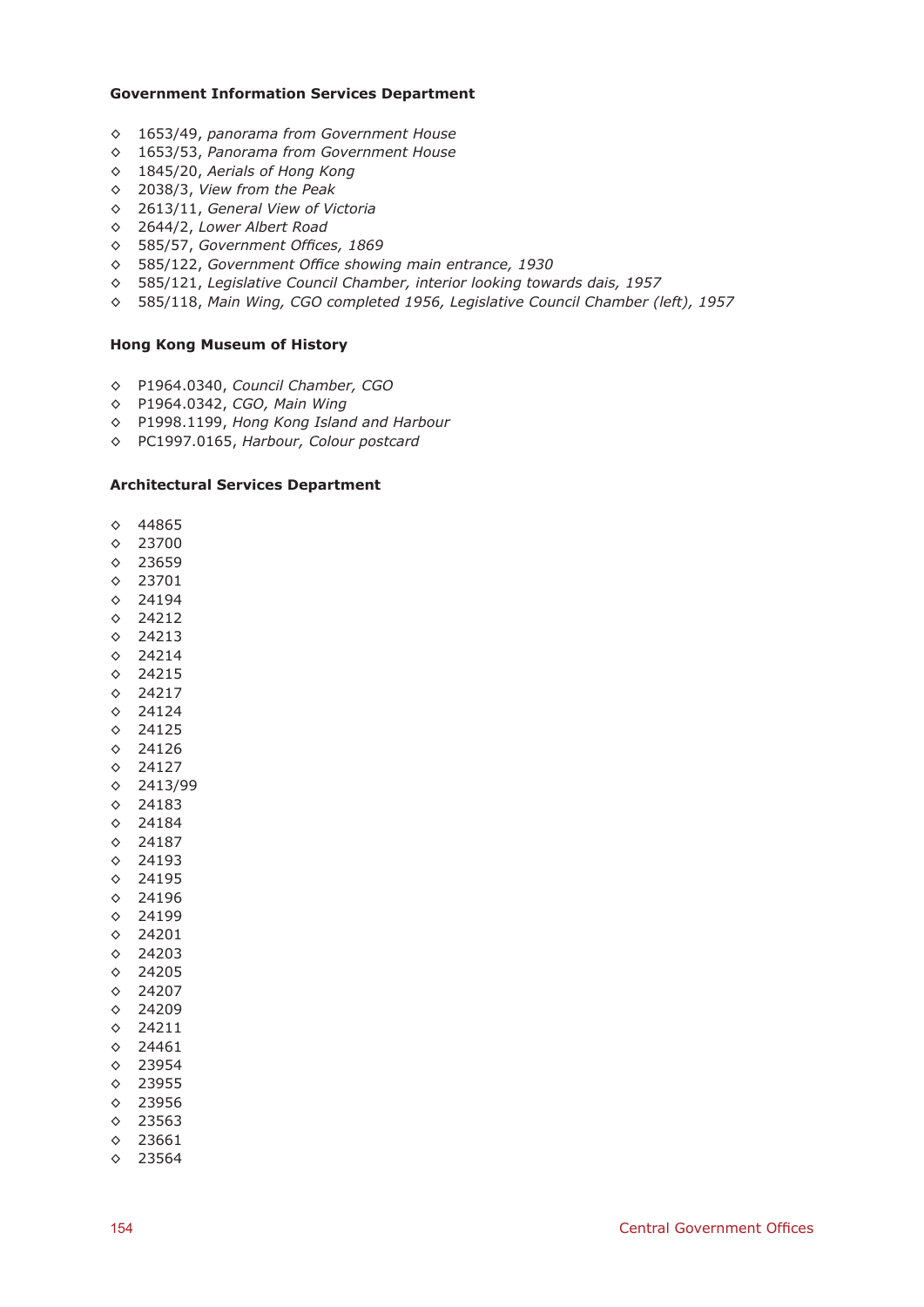- ◊ 23576
- ◊ 23565
- ◊ 34419
- ◊ 34422
- ◊ M003575
- ◊ 44912
- ◊ 44913
- ◊ 44914
- ◊ 44915 ◊ 44916
- ◊ M0042640
- ◊ 23575
- ◊ 23567
- ◊ 23566
- ◊ 54713
- ◊ 54714
- ◊ 54716
- ◊ 54717
- ◊ 54718
- ◊ MA001/9990-0

## **Geotechnical Engineering Office, Civil Engineering and Development Department**

- ◊ GCP 2/A1/C824, *Plan of Tunnel Network, 8- Lower Albert Road*
- ◊ GCP 2/A1/821, *Plan of Tunnel Network, 13- Wyndham Street*
- ◊ GCP 2/A1/861, *Plan of Tunnel Network, N23- Network No.1 Queen's Road Central*
- ◊ GCP 2/A1/867, *Plan of Tunnel Network, N29- Bishop's House*